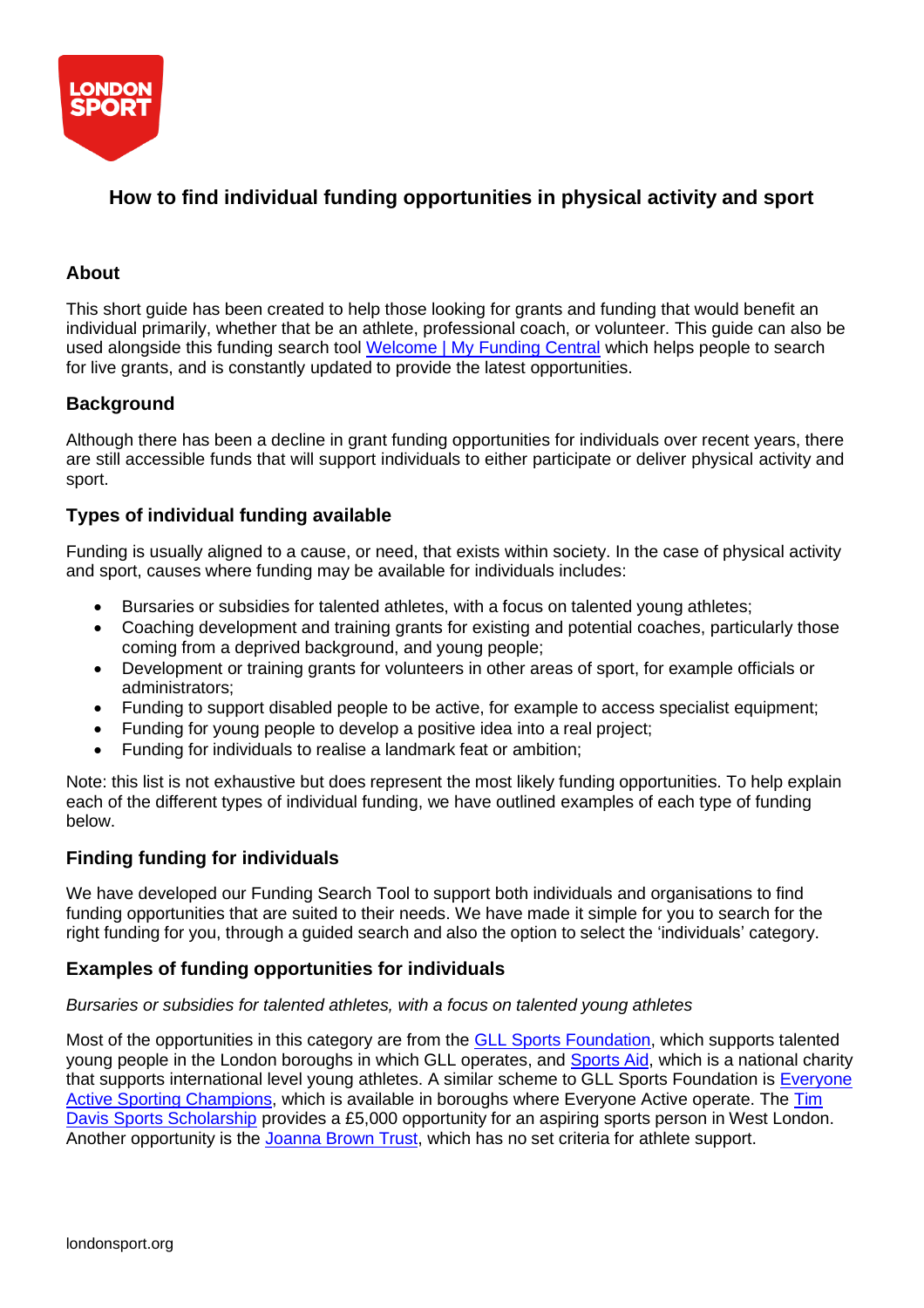

Although the number of Local Authorities providing support in this area has reduced, some still do provide financial assistance for resident athletes (typically a bursary of £500). These include [Havering](http://www.haveringsportscouncil.org.uk/index.php?option=com_content&view=article&id=43&Itemid=574) [Sports Council Bursary Scheme,](http://www.haveringsportscouncil.org.uk/index.php?option=com_content&view=article&id=43&Itemid=574) [Camden Sports Council bursaries,](http://cindex.camden.gov.uk/kb5/camden/cd/service.page?id=CF9_nGNPPqM&communitychannel=2-10-6) [Sport Islington bursaries,](http://sportislington.co.uk/get-funding/) [Hackney](https://www.hackney.gov.uk/sports-grants-employment-training) [Youth Sports Fund,](https://www.hackney.gov.uk/sports-grants-employment-training) [Newham People's Trust,](https://www.newham.gov.uk/Pages/Services/Newham-Peoples-Trust.aspx) [Lewisham Sports Talent Bursary,](https://www.lewisham.gov.uk/getinvolved/funding/sports-funding/Pages/Lewisham-Sports-Talent-Bursary.aspx) [Greenwich Starting](http://www.greenwichstartingblocks.org/) [Blocks](http://www.greenwichstartingblocks.org/) Trust.

National Governing Bodies of Sport are always worth contacting to check whether any funds are available through the sport or associated trusts. An example is the [Ron Pickering Memorial Fund](http://wwww.rpmf.org.uk/apply-grant/) in Athletics, which has an annual grant process.

Coaching development and training grants A number of Local Authorities provide funding for coach development and training, some under the same funding opportunity as talented athletes. Local Authorities that offer this opportunity are [Camden,](http://cindex.camden.gov.uk/kb5/camden/cd/service.page?id=CF9_nGNPPqM&communitychannel=2-10-6) [Islington](http://sportislington.co.uk/get-funding/) (through a club application only), [Epic](https://www.epiccic.org.uk/sports-coaching-bursary-scheme) [Kensington and Chelsea \(for young people\),](https://www.epiccic.org.uk/sports-coaching-bursary-scheme) and [Hackney Youth Sports Fund](https://www.hackney.gov.uk/sports-grants-employment-training) (through a club application only). [Westway Development Trust](http://www.westway.org/sports-bursary) have a similar scheme available for their benefit area of West London.

If you are under the age of 25 and working less than 16 hours a week then you may be able to receive a bursary for coaching training through the [Prince's](https://www.princes-trust.org.uk/help-for-young-people/get-funding-train-learn) Trust.

A number of organisational awards can be accessed by a club or community group, and can include funding for training and education. Examples are [Awards for All](https://www.biglotteryfund.org.uk/global-content/programmes/england/awards-for-all-england) and [Sport England Small Grants,](https://www.sportengland.org/funding/small-grants/) both lottery funded.

The National Governing Bodies of [Bowls](https://www.bowlsengland.com/for-bowlers/coaching-bursary) and [Exercise Movement and Dance](https://www.emdacademy.org/whats-available/open-bursary) offer bursaries to coaches, as do [England Golf Trust.](http://www.englandgolf.org/page.aspx?sitesectionid=1300&sitesectiontitle=Available%2Bfunding%2B%26%2Bbursaries) The English Schools Football Association offers [coaching bursaries for](http://www.esfa.co.uk/development/?esfa-coaching-bursaries) [teachers.](http://www.esfa.co.uk/development/?esfa-coaching-bursaries)

[UK Coaching](http://www.sportscoachuk.org/) compile and periodically update a document on their website that details funding opportunities nationally and by region.

*Funding to support disabled people to be active, for example to access specialist equipment*

There are a large number of specialist trusts and charitable organisations that will provide funding for disabled people to be active, particularly young disabled people, for example in purchasing specialist equipment. As ever, do use this funding search tool [Welcome | My Funding Central](http://funding.londonsport.org/) to find the latest opportunities.

Example opportunities include [Richard Overall Trust,](http://www.richardoveralltrust.co.uk/) [the Adam Millichip Foundation,](http://www.adammillichipfoundation.org/who-we-help.html) [Children Today,](http://www.childrentoday.org.uk/) [the](http://www.bushco.co.uk/the-paul-bush-foundation-trust/) [Paul Bush Foundation Trust,](http://www.bushco.co.uk/the-paul-bush-foundation-trust/) [Gardening for disabled people trust,](http://gardeningfordisabledtrust.org.uk/the-trust/apply-for-a-grant/) [Lords Taverners](http://www.lordstaverners.org/play-wheelchair-sports) (particularly for wheelchair Basketball and Boccia) and [the ACT Foundation.](http://www.theactfoundation.co.uk/content/apply-grant-individuals) For equipment for talented young disabled people, see [Caudwell Children](http://www.caudwellchildren.com/how-we-help/enable-sport/) – Enable Sport for support options.

*Funding for young people to develop a positive idea into a real project or business*

There are a small number of funding opportunities that provide funding for young people to develop or realise a project or ambition. The main ones are [V Inspired Cashpoint,](https://vinspired.com/cashpoint) which provides up to £500, and [02 Think Big,](http://www.o2thinkbig.co.uk/) up to £300. For business development, [the Prince's Trust](https://www.princes-trust.org.uk/help-for-young-people/support-starting-business) provides funding and support for young people looking to turn their idea into a business opportunity.

For young people over 18 and adults to develop an idea into a funded project, see the [Paul Hamlyn](http://www.phf.org.uk/funds/ideas-and-pioneers-fund/) [Foundation](http://www.phf.org.uk/funds/ideas-and-pioneers-fund/) – Ideas and Pioneers Fund.

*Funding for individuals to realise a landmark feat or ambition*